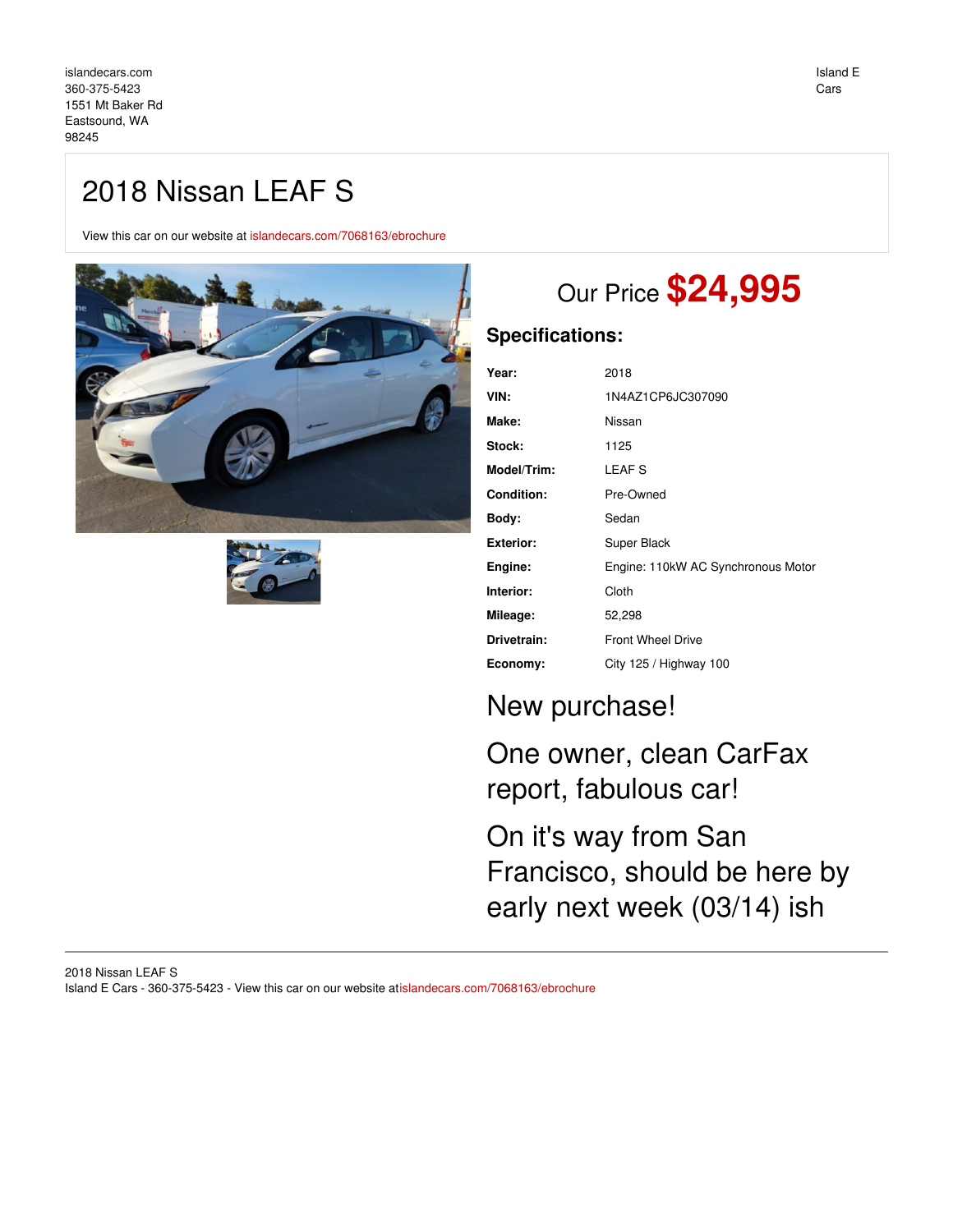

#### 2018 Nissan LEAF S Island E Cars - 360-375-5423 - View this car on our website a[tislandecars.com/7068163/ebrochure](https://islandecars.com/vehicle/7068163/2018-nissan-leaf-s-eastsound-wa-98245/7068163/ebrochure)

### **Installed Options**

#### **Interior**

- 1 12V DC Power Outlet- 1 Seatback Storage Pocket
- 60-40 Folding Bench Front Facing Fold Forward Seatback Rear Seat Air Filtration
- Automatic Air Conditioning- Cargo Features -inc: Tire Mobility Kit- Cargo Space Lights
- Carpet Floor Trim- Cloth Door Trim Insert- Cloth Seat Trim
- Cruise Control w/Steering Wheel Controls- Day-Night Rearview Mirror
- Delayed Accessory Power- Digital/Analog Appearance- Driver And Passenger Door Bins
- Driver And Passenger Visor Vanity Mirrors w/Driver And Passenger Auxiliary Mirror
- Driver Foot Rest- Driver Seat- Engine Immobilizer- Fade-To-Off Interior Lighting
- Front Bucket Seats -inc: 6-way manual driver and 4-way manual front passenger seats
- Front Center Armrest- Front Cupholder- Front Map Lights- Full Carpet Floor Covering - Full Cloth Headliner
- Full Floor Console w/Covered Storage, Mini Overhead Console w/Storage and 1 12V DC Power Outlet
- Gauges -inc: Speedometer, Odometer, Traction Battery Level, Power/Regen, Traction Battery Temperature, Trip Odometer and Trip Computer
- Glove Box
- Interior Trim -inc: Metal-Look Instrument Panel Insert, Metal-Look Console Insert and Chrome/Metal-Look Interior Accents
- Manual Adjustable Front Head Restraints and Manual Adjustable Rear Head Restraints
- Manual Tilt Steering Column- Metal-Look Gear Shifter Material- Outside Temp Gauge
- Passenger Seat- Perimeter Alarm- Power 1st Row Windows w/Driver 1-Touch Up/Down
- Power Door Locks w/Autolock Feature- Power Rear Windows
- Proximity Key For Doors And Push Button Start Rear Cupholder
- Remote Keyless Entry w/Integrated Key Transmitter, Illuminated Entry, Illuminated Ignition Switch and Panic Button
- Remote Releases -Inc: Keyfob Charge Port Door- Seats w/Cloth Back Material - Trip Computer
- **Exterior**